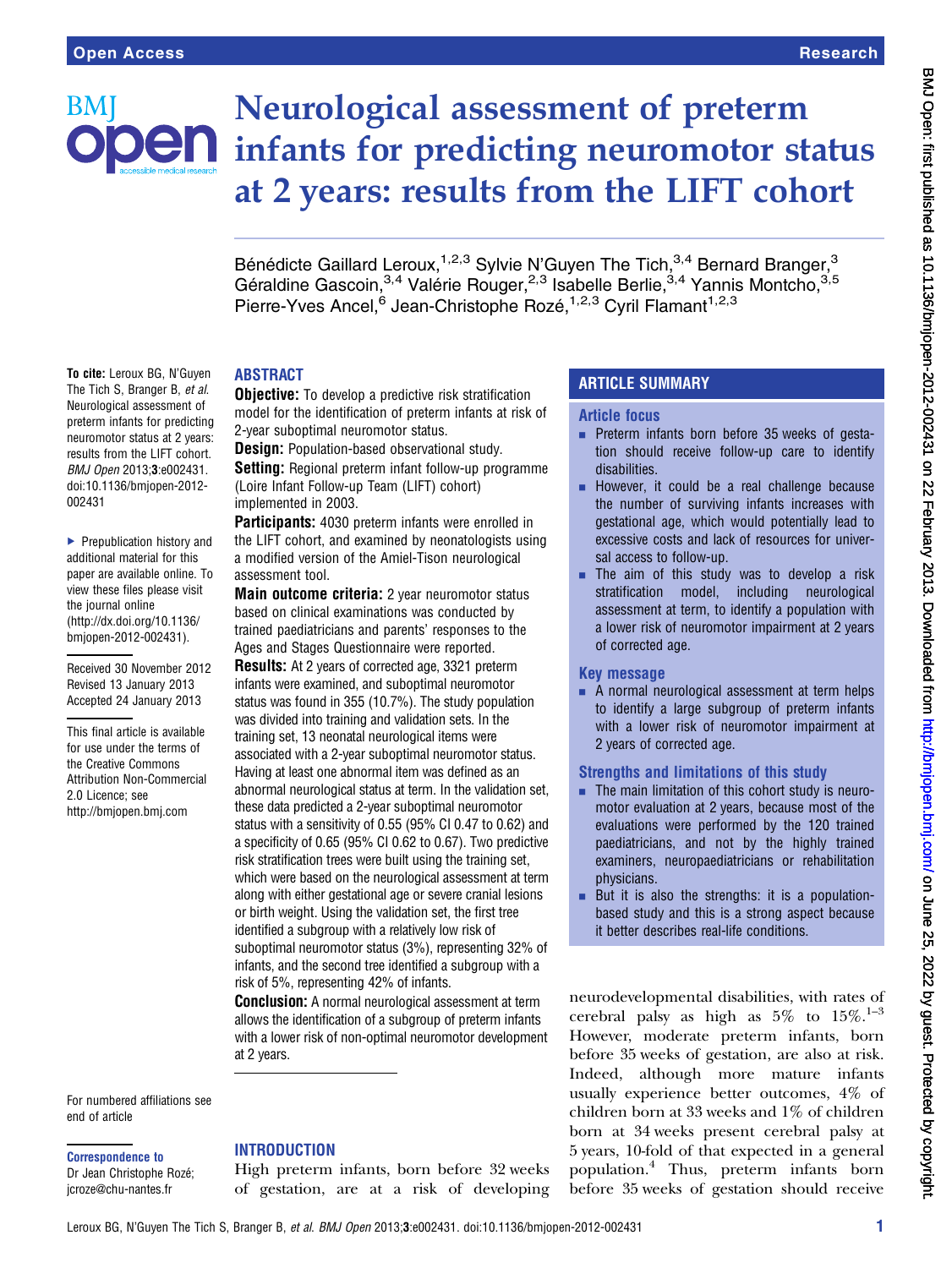follow-up care to identify disabilities and improve outcomes. However, it could be a real challenge because the number of surviving infants increases with gestational age, which would potentially lead to excessive costs and lack of resources for universal access to follow-up.

Neuroimaging data are often used to predict outcome. In fact, abnormal findings on MRI in high preterm infants at term-equivalent age can predict neuromotor impairment at 2 years of age and also be used to stratify infants by risk.<sup>5–7</sup> However, MRI use in daily practice is significantly limited by the cost, accessibility and expertise required. Cranial ultrasounds are routinely performed in neonatal intensive care units, and a strong correlation between severe lesions observed on neonatal cranial ultrasound and school-age MRI has been reported.<sup>6</sup> Moreover, neonatal cranial ultrasound is highly reliable for the detection of intraventricular haemorrhage and cystic white matter injury, although its ability to accurately diagnose non-cystic lesions is limited.<sup>8</sup> Thus, the value of cranial ultrasound in predicting neurodevelopmental outcome in neonates remains controversial. This concerns cognitive development rather than cerebral palsy.<sup>9 10</sup> Indeed, a relatively low sensitivity to predict cerebral palsy has been reported in a population-based study.<sup>11</sup>

Amiel-Tison<sup>12</sup> <sup>13</sup> has developed a clinical instrument for the neurological assessment of preterm infants at term. This instrument considers signs that depend on the integrity of upper structures, such as passive and active tones in the axis and limbs, spontaneous movements, behaviour and alertness, as well as cranial characteristics. Interobserver reliability of the Amiel-Tison assessment tool is very good, and when performed by a highly trained examiner, the results correlate with developmental performance at 2 years of corrected age.<sup>14-16</sup>

Therefore, the aim of this study was to develop a risk stratification model for predicting the neuromotor status at 2 years of corrected age, using a modified version of the Amiel-Tison neurological assessment tool at term.

# **METHODS**

# Study population

The study population consisted of surviving preterm infants, born before 35 weeks of gestation between 1 January 2003 and 31 December 2008 and enrolled in the Loire Infant Follow-up Team (LIFT) cohort (figure 1). Written consent was obtained at enrolment. The cohort was registered at the French Comité National Informatique Et Liberté (no. 851117).

# Neonatal neurological status

Neurological assessment was performed as described by Amiel-Tison by a neonatologist, who examined all preterm infants upon enrolment in the study and during the week preceding discharge. Amiel-Tison and Gosselin trained neonatologists for administering the neurological assessment tool at 2 years of age. This assessment is divided into six sections and includes 35 items covering neurosensory aspects, cranial morphology, passive and active muscle tones, spontaneous motor activity and primary reflexes. The original scoring system is based on a three-point ordinal scale wheren '0' corresponds to a typical response, '1' to a moderately abnormal response,



Figure 1 Cohort profile.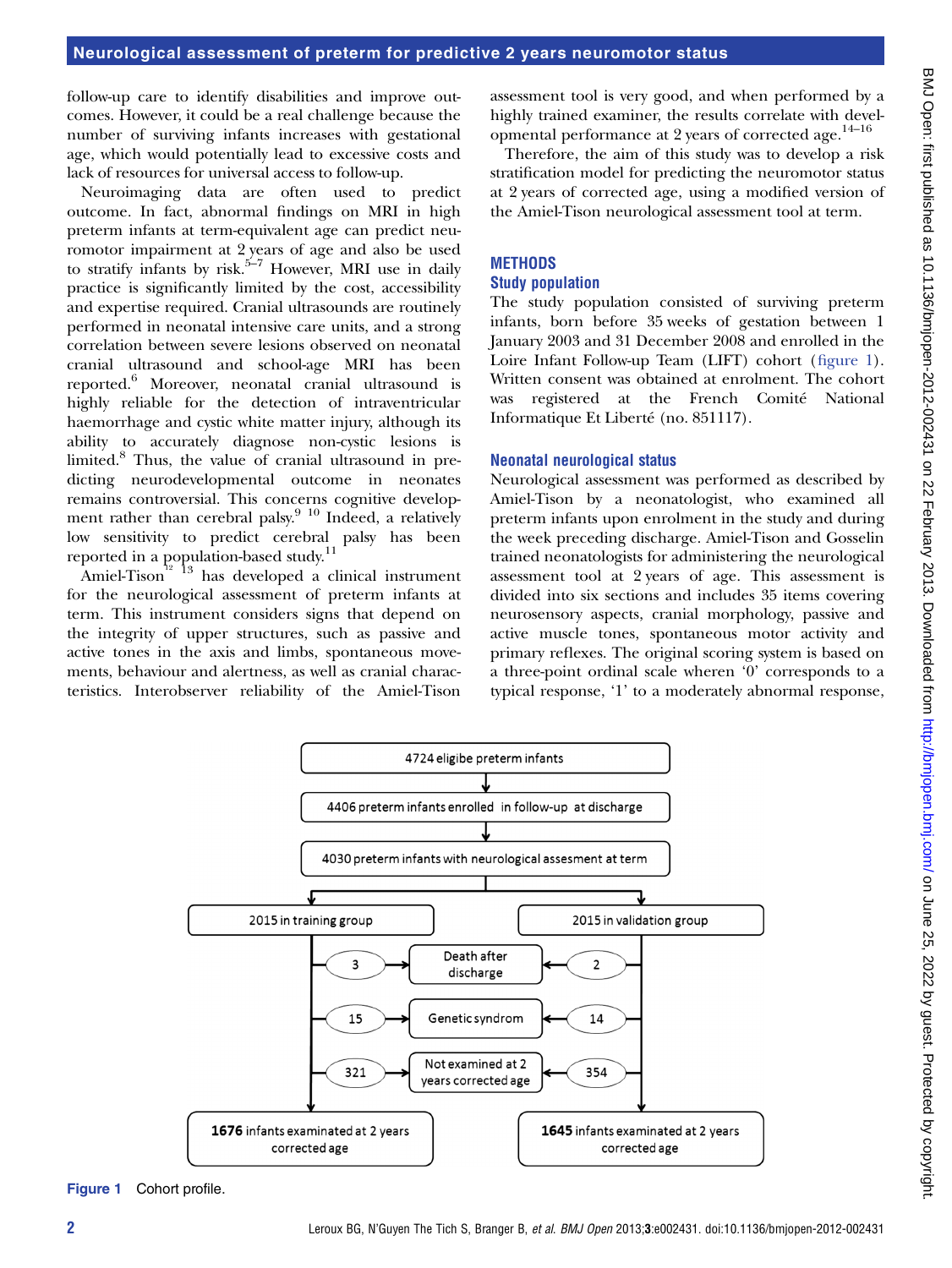and '2' to a definitely abnormal response. However, in the present study, we have used a modified version of the Amiel-Tison neurological assessment tool, because we have combined some items into a single item (ie, head circumference, anterior fontanels, squamous sutures and other sutures were combined into cranial morphology). Moreover, seven items were not analysed because they were previously described as poorly informative owing to their rarity (ocular signs, seizures, Moro reflex and fasciculation of the tongue), lack of relevance in preterm infants (high arched palate) or poor interobserver reproducibility (palmar grasp and asymmetric tonic neck).<sup>12</sup> Finally, 16 items were analysed: adaptedness during assessment, social interaction, excitability, feeding autonomy and non-nutritive sucking, spontaneous motor activity, response to voice, visual fixing and tracking, lower limbs recoil, popliteal angle, upper limbs recoil, scarf manoeuvre, ventral or dorsal incurvation, comparison of curvatures, pull to sit and reverse manoeuvre, righting reaction and cranial morphology (figure 2). For each item, a dichotomous score was recorded (normal: 0 vs abnormal: 1 or 2), and when an item was not recorded as abnormal, it was considered normal.

#### Neuromotor status at 2 years of corrected age

The children were then evaluated at 2 years of corrected age by trained paediatricians of our regional follow-up network.<sup>17</sup> The paediatricians received yearly training concerning a 2-year neurodevelopmental assessment, which was provided by Amiel-Tison and Gosselin in 2003–2006. The children were then classified as showing suboptimal neuromotor function when severe neuromotor impairment (resulting in a diagnosis of cerebral palsy with inability to walk independently) or milder signs (consistent with independent walking by 2 years of corrected age, such as phasic stretch in the triceps surae muscle and imbalance of passive axial tone with a predominance of extensor tone) were detected. Neurodevelopmental assessment also included the parent-completed ages and stages questionnaires  $(ASQ).<sup>9</sup>$  This tool assesses five domains of child development: communication, gross motor, fine motor, problem solving and personal-social. If an abnormal response was recorded for the two neuromotor domains (gross motor and fine motor), the child was classified as showing suboptimal neuromotor function, in order to limit the risk of underestimating suboptimal neuromotor status.



Figure 2 Five of the 13 items from the Amiel-Tison neurological assessment tool at term were significantly associated with suboptimal neuromotor developmental status at 2 years. (A) Active tone in flexor and extensor muscles of the neck: pull to site manoeuvre from left to right and back-to-lying response from back to left. Both responses are comparable at term; (B) passive tone in the body axis: ventral incurvation (B1) typically exceeds dorsal incurvation (B2); (C) non-nutritive sucking: sucking movements occur by burst. The resulting negative pressure is perceived; (D) visual fixing and tracking: semireclined position on a flat hand; when visual fixation of the target is obtained, tracking is tested on both sides; (E) active tone in the body axis: when placed in the standing position, a strong contraction of the antigravity muscles is observed; the infant is able to support his/her body weight for a few seconds without hyperextension.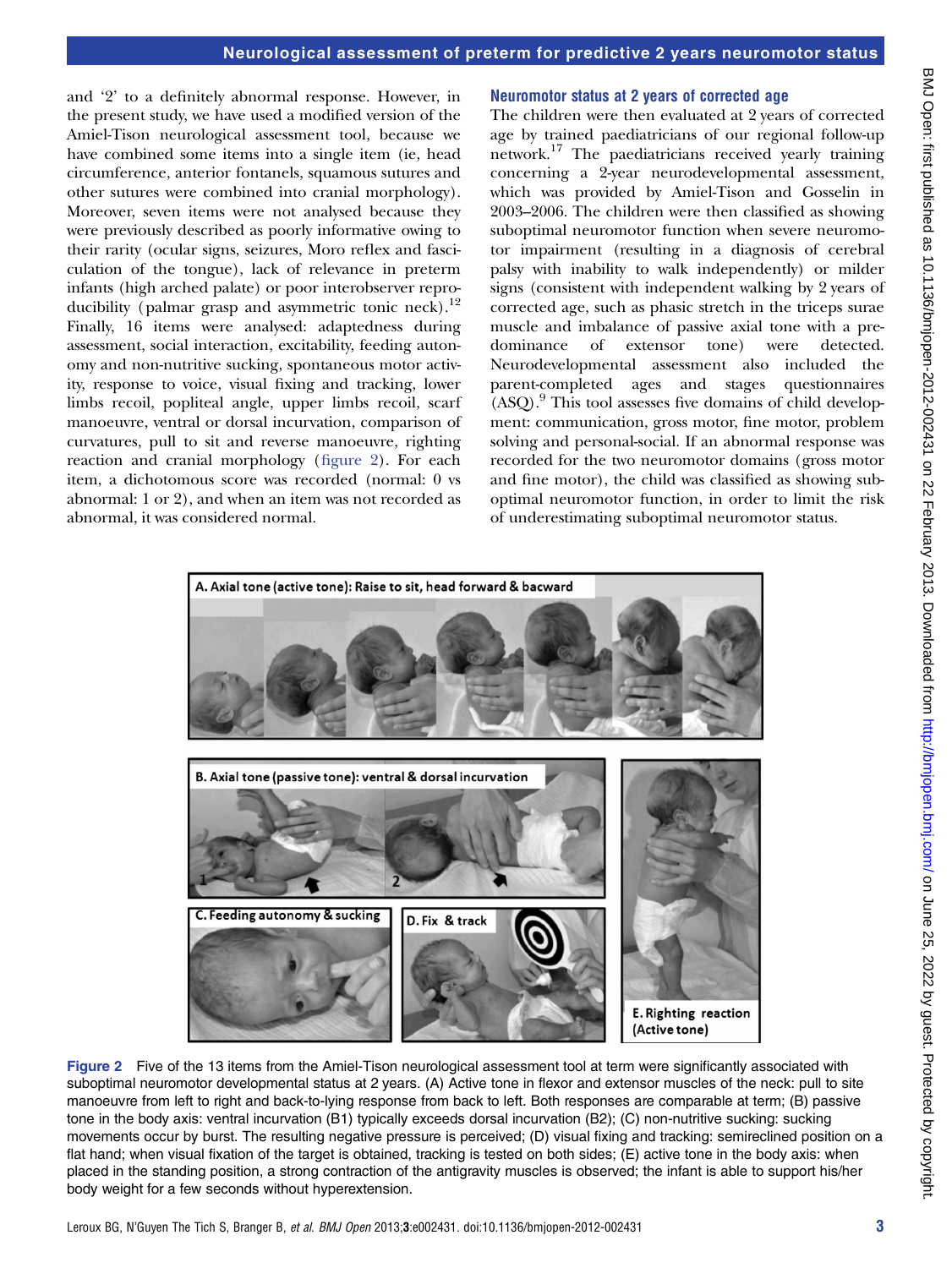#### Statistical analysis

The total population with assessment at term or near term was split into two groups: a training group and a validation group. The items significantly associated with suboptimal neuromotor status in the training group were selected, and sensitivity, specificity, positive and negative likelihood ratios were calculated for these items and for their combination.

Next, the number and frequency of children with suboptimal neuromotor status in case of no abnormal item, one or two abnormal items and three or more abnormal items were calculated. To validate our encoding strategy (ie, when an item was not recorded as abnormal, it was considered normal), we compared our results obtained for the association between neurological status at term and outcome at 2 years, with the results obtained with 50 datasets where non-recorded items were imputed using a multiple imputation module included in the SPSS Statistics software.

Finally, two predictive risk stratification trees were built using the training dataset. The purpose was to establish a diagnostic decision tree capable of distinguishing between children with optimal or suboptimal neuromotor status at 2 years of corrected age. In the first tree, gestational age, severe cranial lesions detected by neuroimaging and abnormal neurological status at term, defined as presenting at least one abnormal item, were included in the model and prioritised by  $\chi^2$  automatic interaction detector analysis. In the second tree, only birth weight and abnormal neurological status were

included. Then, the validation dataset was used to validate the items' prioritisation and the two diagnostic trees. All p values resulted from two-sided tests. The analyses were performed with SPSS V.19.0 (SPSS Inc, Chicago, Illinois, USA) except for sensitivity, specificity, positive and negative likelihood ratio calculation, performed with the Diagnostic Test Calculator (Department of Medical Education, University of Illinois, Chicago, Illinois, USA).

### RESULTS

From the 4724 infants deemed eligible, 4406 were enrolled in the LIFT cohort and 4030 received a neurological examination at term. All 16 items were completed for 83% of the children, one of the 16 items was not completed for 11%, two items were not completed for 3% and more than two items were not completed for 3% of the children. From the 4030 infants with neurological examination, five died, 29 presented a genetic syndrome, 3321 were examined at 2 years of corrected age and 675 were not examined (figure 2). The 675 children not examined at 2 years were very similar except in terms of birth year (table 1). The 4030 infants with a recorded neurological examination at term were split into two groups: a training group and a validation group. These two groups were not significantly different (table 2).

In the training group,  $180$  of  $1676$  infants  $(10.7\%)$ presented a suboptimal neurological status at 2 years of

| Comparison between infants examined and not examined at 2 years of corrected age<br>Table 1 |                                            |                                        |         |  |
|---------------------------------------------------------------------------------------------|--------------------------------------------|----------------------------------------|---------|--|
|                                                                                             | <b>Examined at 2 years</b><br>$n=3321$ (%) | Not examined at 2 years<br>$n=675$ (%) | p Value |  |
| Gestational age (weeks)                                                                     |                                            |                                        |         |  |
| $22 - 26$                                                                                   | 4.7                                        | 4.0                                    | 0.06    |  |
| $27 - 28$                                                                                   | 9.0                                        | 8.0                                    |         |  |
| $29 - 30$                                                                                   | 14.8                                       | 12.4                                   |         |  |
| $31 - 32$                                                                                   | 25.4                                       | 23.3                                   |         |  |
| $33 - 34$                                                                                   | 46.1                                       | 52.3                                   |         |  |
| Birth weight (g)                                                                            |                                            |                                        |         |  |
| 450-999                                                                                     | 12.8                                       | 11.3                                   | 0.29    |  |
| 1000-1499                                                                                   | 25.5                                       | 23.4                                   |         |  |
| 1500-1999                                                                                   | 36.0                                       | 36.9                                   |         |  |
| 2000 and more                                                                               | 25.7                                       | 28.4                                   |         |  |
| Male                                                                                        | 54.6                                       | 51.4                                   | 0.13    |  |
| Birth year                                                                                  |                                            |                                        |         |  |
| 2003-2004                                                                                   | 32.1                                       | 23.6                                   | 0.001   |  |
| 2005-2006                                                                                   | 33.3                                       | 36.2                                   |         |  |
| 2007-2008                                                                                   | 34.6                                       | 42.5                                   |         |  |
| Cranial ultrasound/MRI abnormalities                                                        |                                            |                                        |         |  |
| No cranial ultrasound, no MRI                                                               | 23.0                                       | 24.0                                   | 0.54    |  |
| No lesions at cranial ultrasound and/or MRI                                                 | 69.6                                       | 70.7                                   |         |  |
| Intraventricular haemorrhage (grade II)                                                     | 3.6                                        | 2.7                                    |         |  |
| Intraventricular haemorrhage (grades III and IV)                                            | 0.5                                        | 0.3                                    |         |  |
| White matter damage                                                                         | 3.1                                        | 2.2                                    |         |  |
| White matter damage and intraventricular haemorrhage                                        | 0.2                                        | 0.1                                    |         |  |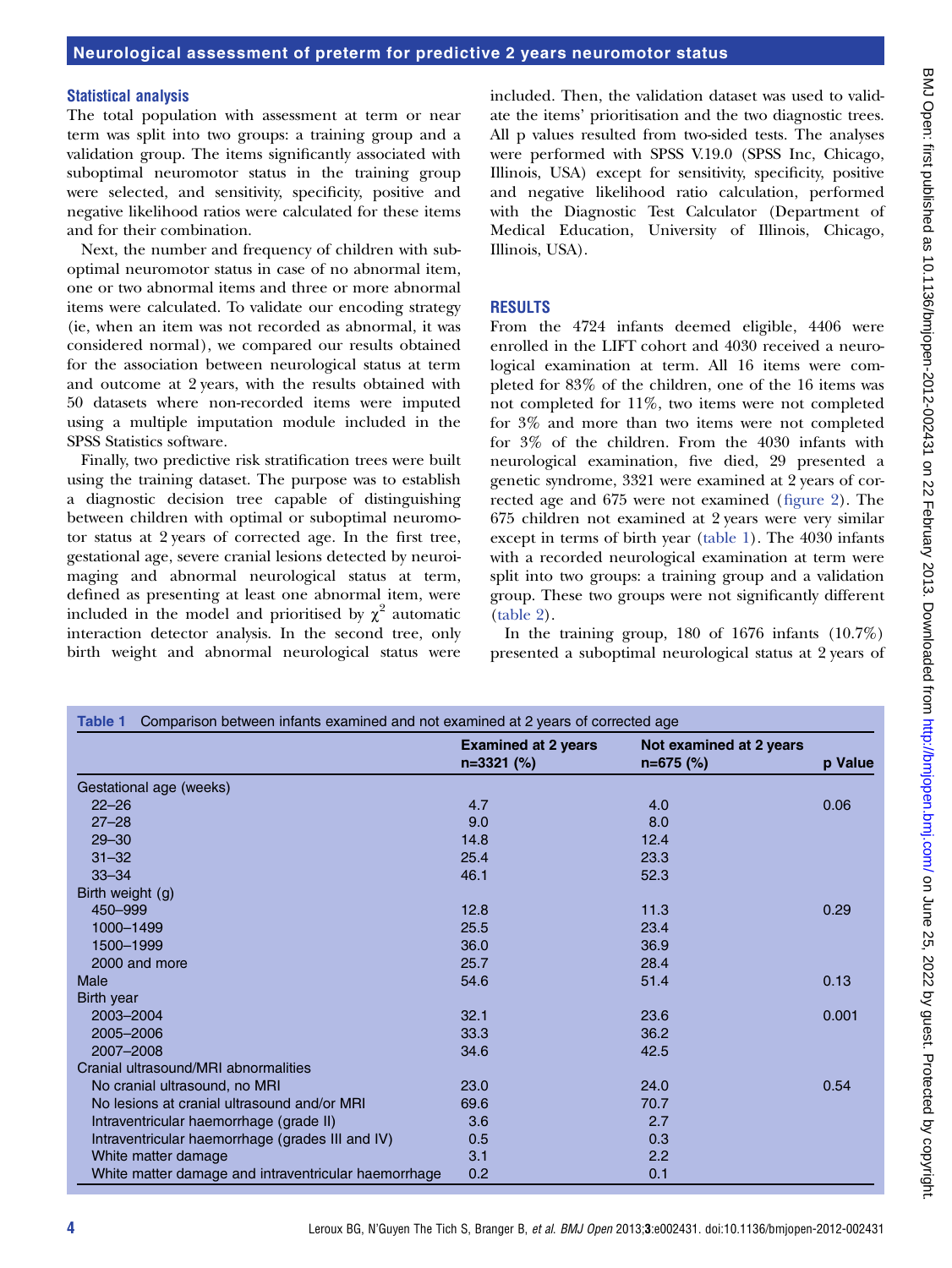|                                                      | <b>Training Group</b><br>$(n=2015)$ (%) | <b>Validation group</b><br>$(n=2015)$ (%) | p Value |
|------------------------------------------------------|-----------------------------------------|-------------------------------------------|---------|
| Gestational age (weeks)                              |                                         |                                           |         |
| $22 - 26$                                            | 4.4                                     | 4.7                                       | 0.24    |
| $27 - 28$                                            | 9.1                                     | 8.6                                       |         |
| $29 - 30$                                            | 15.6                                    | 13.3                                      |         |
| $31 - 32$                                            | 24.2                                    | 25.9                                      |         |
| $33 - 34$                                            | 46.7                                    | 47.4                                      |         |
| Birthweight (g)                                      |                                         |                                           |         |
| 450-999                                              | 12.2                                    | 12.8                                      | 0.96    |
| 1000-1499                                            | 25.5                                    | 25.1                                      |         |
| 1500-1999                                            | 36.1                                    | 36.2                                      |         |
| $\geq$ 2000                                          | 26.2                                    | 25.9                                      |         |
| Male                                                 | 53.6                                    | 54.6                                      | 0.45    |
| Birth year                                           |                                         |                                           |         |
| 2003-2004                                            | 30.0                                    | 30.5                                      | 0.62    |
| 2005-2006                                            | 34.6                                    | 33.2                                      |         |
| 2007-2008                                            | 35.6                                    | 36.3                                      |         |
| Cranial ultrasound/MRI abnormalities                 |                                         |                                           |         |
| No cranial ultrasound, no MRI                        | 23.8                                    | 22.2                                      | 0.13    |
| No lesion on cranial ultrasound and/or MRI           | 68.4                                    | 71.1                                      |         |
| Intraventricular haemorrhage (grade II)              | 3.5                                     | 3.5                                       |         |
| Severe cranial ultrasound/MRI abnormalities          | 4.2                                     | 3.2                                       |         |
| Intraventricular haemorrhage (grades III and IV)     | 0.6                                     | 0.3                                       |         |
| White matter damage                                  | 3.5                                     | 2.6                                       |         |
| White matter damage and intraventricular haemorrhage | 0.1                                     | 0.3                                       |         |
| Outcome at 2 years                                   |                                         |                                           |         |
| Not examined at 2 years                              | 15.9                                    | 17.6                                      | 0.71    |
| Death after discharge                                | 0.1                                     | 0.1                                       |         |
| Genetic syndrome                                     | 0.7                                     | 0.7                                       |         |
| Optimal neuromotor development                       | 74.2                                    | 73.0                                      |         |
| Suboptimal neuromotor development                    | 8.9                                     | 8.7                                       |         |
| Cerebral palsy without independent walking           | 1.6                                     | 2.1                                       |         |
| Cerebral palsy with independent walking              | 3.8                                     | 4.2                                       |         |
| Gross and/or fine motor domain impairment (ASQ)      | 3.5                                     | 2.4                                       |         |

corrected age owing to cerebral palsy without independent walking (1.9%), cerebral palsy with independent walking (4.5%) or impairment in gross and/or fine motor function as revealed by the ASQ (4.3%). Thirteen of the 16 items of the Amiel-Tison neurological assessment tool at term were significantly associated with suboptimal neurological status at 2 years. The specificity of all items was higher than 0.88, and the sensitivity was always lower than 0.20 (table 3). The abnormal neurological assessment at term, defined as children with one or more abnormal items, was significantly associated with suboptimal neurological outcome at 2 years, with a specificity of  $0.70$   $(0.67$  to  $0.71)$ , a sensitivity of  $0.48$  $(0.41 \text{ to } 0.56)$ , a positive likelihood ratio of 1.59  $(1.34 \text{ to } 0.56)$ 1.89) and a negative likelihood ratio of 0.74 (0.64 to 0.86). Two predictive risk stratification trees were built. The first tree, including the abnormal neurological assessment at term, gestational age and the severe cranial lesions on imaging identified a subgroup of 508 (30%) preterm infants having a relatively low risk of suboptimal neurological outcome (5%) at 2 years of corrected age. The third node was 'abnormal neurological assessment at term', the second node was 'severe cranial lesions' and the first node was 'gestational age less than 27 weeks'. The second tree, including neurological assessment at term and birth weight, identified a subgroup of 698 (42%) preterm infants with a relatively low risk of suboptimal outcome (6%). The first node was neurological assessment at term.

In the validation group,  $175$  of  $1645$  infants  $(10.6\%)$ had a suboptimal neurological status at 2 years of corrected age owing to cerebral palsy without independent walking (2.5%), cerebral palsy with independent walking  $(5.1\%)$  or impairment in gross and/or fine motor function as revealed by the ASQ (3%). Twelve of the 13 items of the Amiel-Tison neurological assessment tool at term selected in the training group were significantly associated with neurological outcome. Specificity, sensitivity and positive likelihood of each item are reported in table 1. Specificity and sensitivity of the abnormal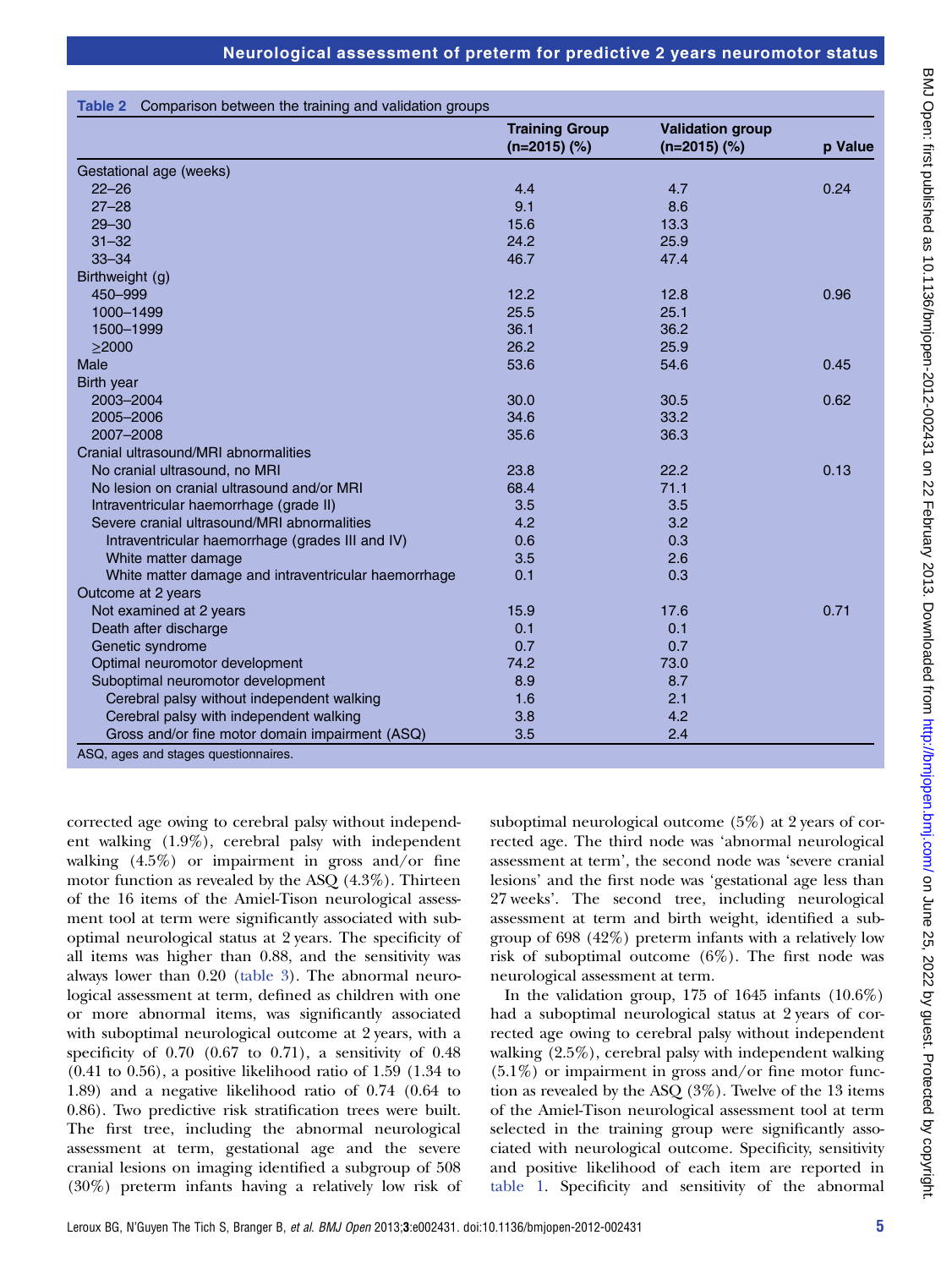| Sensitivity, specificity and positive likelihood ratio for predicting suboptimal neuromotor status at 2 years<br>Table 3 |                   |                                     |                          |                                              |
|--------------------------------------------------------------------------------------------------------------------------|-------------------|-------------------------------------|--------------------------|----------------------------------------------|
| <b>Items</b>                                                                                                             | <b>Validation</b> | group (n=1645) Sensitivity (95% CI) | Specificity (95% CI)     | <b>Positive likelihood</b><br>ratio (95% CI) |
| Neurosensory function and spontaneous activity during assessment                                                         |                   |                                     |                          |                                              |
| Spontaneous motor activity                                                                                               | 19                | $0.05$ (0.02 to 0.09)               | $0.99(0.99)$ to $0.99$ ) | 6.11 (2.50 to 14.98)                         |
| Response to voice                                                                                                        | 43                | $0.07$ (0.04 to 0.12)               | 0.98 (0.98 to 0.98)      | $3.64$ (1.94 to 6.85)                        |
| Visual fixing and tracking                                                                                               | 179               | $0.18$ (0.13 to 0.24)               | 0.90 (0.88 to 0.91)      | 1.76 (1.24 to 2.50)                          |
| Social interaction                                                                                                       | 48                | $0.08$ (0.05 to 0.13)               | 0.98 (0.97 to 0.98)      | 3.46 (1.90 to 6.31)                          |
| Excitability                                                                                                             | 28                | $0.05$ (0.03 to 0.09)               | 0.99(0.99 to 0.99)       | 3.98 (1.83 to 8.66)                          |
| Passive tone                                                                                                             |                   |                                     |                          |                                              |
| Upper limbs recoil                                                                                                       | 78                | $0.08$ (0.05 to 0.13)               | $0.96$ (0.95 to 0.97)    | 1.84 $(1.05 \text{ to } 3.21)$               |
| Lower limbs recoil                                                                                                       | 55                | $0.06$ (0.03 to 0.10)               | $0.97$ (0.96 to 0.98)    | 1.87 (0.96 to 3.64)                          |
| Comparison of curvatures                                                                                                 | 42                | $0.09$ (0.06 to 0.14)               | $0.98$ (0.98 to 0.99)    | 5.17 (2.83 to 9.45)                          |
| Active tone                                                                                                              |                   |                                     |                          |                                              |
| Pull to sit manoeuvre                                                                                                    | 187               | $0.18$ (0.13 to 0.24)               | $0.89$ (0.88 to 0.91)    | 1.67 (1.17 to 2.37)                          |
| <b>Righting reaction</b>                                                                                                 | 51                | $0.06$ (0.03 to 0.10)               | $0.97$ (0.97 to 0.98)    | 2.05 (1.05 to 4.02)                          |
| <b>Others</b>                                                                                                            |                   |                                     |                          |                                              |
| Adaptedness during assessment                                                                                            | 132               | $0.19$ (0.05 to 0.14)               | $0.97$ (0.97 to 0.98)    | 7.32 (1.05 to 4.02)                          |
| Non-nutritive sucking/feeding<br>autonomy                                                                                | 54                | $0.09$ (0.05 to 0.14)               | $0.97$ (0.96 to 0.98)    | $3.23$ (1.81 to 5.73)                        |
| Head circumference                                                                                                       | 167               | $0.19$ (0.14 to 0.26)               | $0.91$ (0.89 to 0.92)    | $2.15$ (1.52 to 3.02)                        |
| Items combination                                                                                                        |                   |                                     |                          |                                              |
| One item or more                                                                                                         | 615               | 0.55 (0.47 to 0.62)                 | 0.65 (0.62 to 0.67)      | 1.55 $(1.33 \text{ to } 1.81)$               |
| Three items or more                                                                                                      | 108               | $0.19$ (0.14 to 0.25)               | $0.95$ (0.94 to 0.96)    | 3.70 (2.53 to 5.40)                          |

neurological assessment at term were 0.64 (0.62 to 0.66) and 0.56 (0.48 to 0.63), respectively, for predicting suboptimal neuromotor status at 2 years, and 0.65 (0.62 to  $(0.67)$  and  $(0.55)$   $(0.48$  to  $0.61)$ , respectively, for predicting cerebral palsy. The predictive capacity for suboptimal neuromotor status at 2 years increased with the number of items included in the neurological assessment at term (figure 3). Also, the predictive capacity for suboptimal outcome increased when calculated with a multiple imputation method in 50 datasets. In addition, we



Figure 3 Rates of suboptimal neuromotor developmental status at 2 years of corrected age according to the number of abnormal items observed during neurological assessment at term. Circles indicate rates observed in the validation group. Intervals indicate the range of virtual rates calculated in 50 datasets by imputation in case of missing items.

validated the two predictive risk stratification trees built using the training group. The first tree included neurological assessment, gestational age and severe cranial lesions, and identified a subgroup of 526 (32%) preterm infants exhibiting a relatively low rate of suboptimal outcome (3%). The second tree only included neurological assessment and birth weight, and identified a subgroup of 696 (42%) preterm infants exhibiting a relatively low rate of suboptimal outcome (5%) (figures 4 and 5).

## **DISCUSSION**

A normal neurological status at term predicts a lower risk of suboptimal neuromotor status at 2 years of corrected age. Thus, the neurological examination at term, including the five following elements (feeding autonomy and non-nutritive sucking, visual fixing and tracking, comparison of ventral and dorsal curvatures, pull to sit and reverse manoeuvre and righting reaction), should be assessed at term by a neonatologist or by a general practitioner during the follow-up of preterm infants.

Different neonatal neurological assessment tools have been proposed and tested to predict cerebral palsy at 2 years. In a recent review, eight neurological assessment tools were evaluated, although the Amiel-Tison instrument was not included.<sup>18</sup> Among them, Prechtl's method for the assessment of general movements had the best sensitivity and specificity for predicting cerebral palsy. However, a comprehensive review of all the studies using Prechtl's method revealed that specificity and sensitivity varied depending on the studies, but mostly on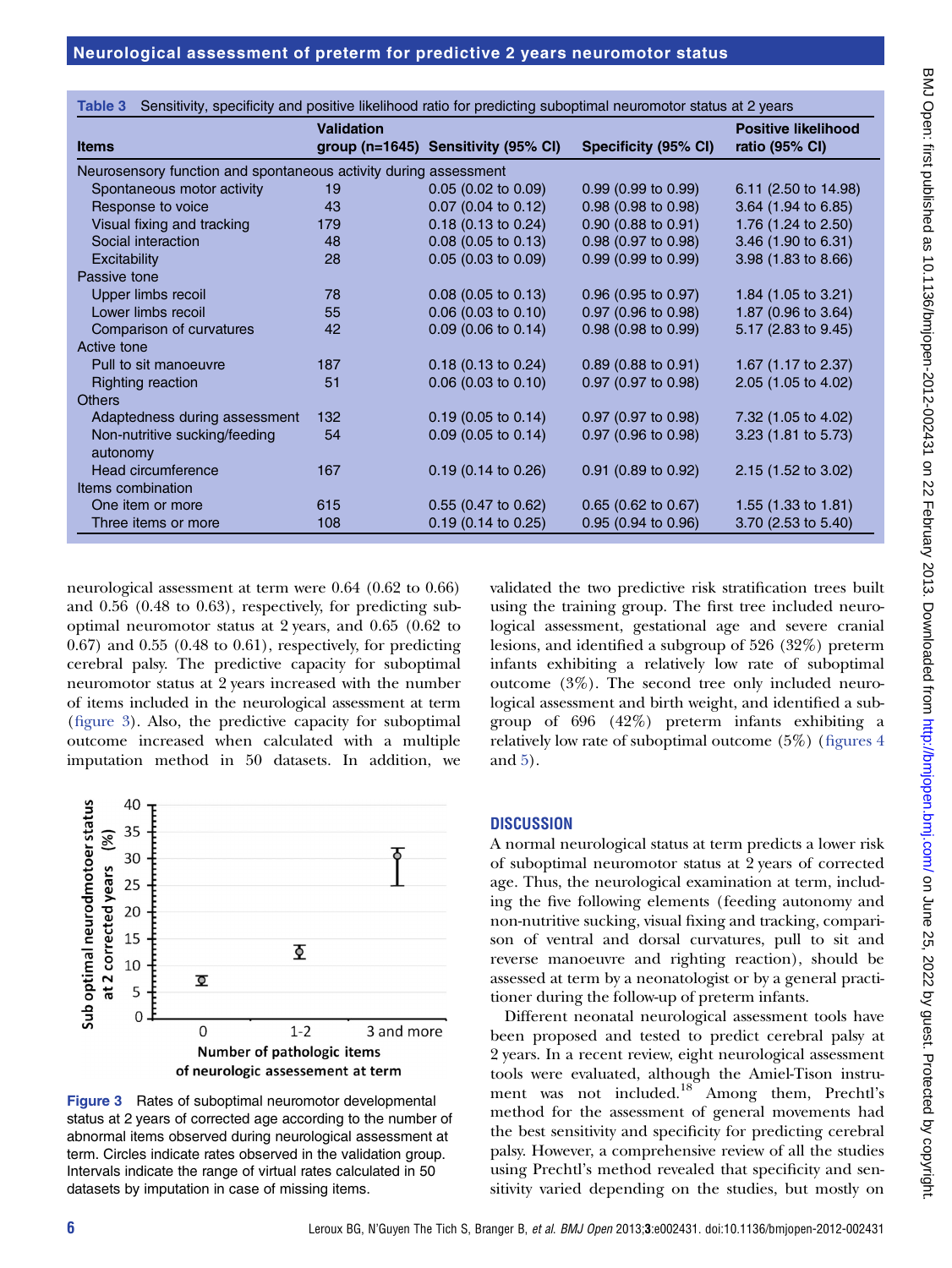Figure 4 Classification and regression trees predicting suboptimal neuromotor status at 2 years of corrected age. Trees were built by  $\chi^2$  automatic interaction detector analysis in the training set. The classifications obtained in the validation group are shown. Each node shows the selected splitting variable, number and proportion (95% CI) of infants with suboptimal outcome at 2 years. The terminal nodes marked in grey represent the subgroup of infants considered at 'low risk'. Neuromotor assessment at term, gestational age and the presence of cerebral lesions on imaging were included in this first model.



the judgement criterion and population studied.<sup>19</sup> Moreover, a study comparing the methods Amiel-Tison and Prechtl showed that the correlation between neurological and developmental outcome was better with the Amiel-Tison method.<sup>20</sup> Thus, the Amiel-Tison tool for neurological assessment at term seems to be a robust instrument and should be recommended, even in the simplified form that we have presented in this study. Nevertheless, several limitations apply to studies evaluating neurological assessment: (1) they always include fewer than 200 infants, and most of the time fewer than 60; (2) the examination is usually performed by experts, and often by direct collaborators of the author of the study and (3) the examiners are very rarely blinded to the neonatal assessment results, which may influence how they score a child on the outcome measures. In the present study, the number of infants included is consequent; more than 120 different paediatricians performed the evaluations, and most of them were blinded to the initial neonatal assessment. In real-life conditions, we obtained a good specificity with our model, and with an acceptable sensitivity when adding risk factors, such as a low gestational age or severe cerebral lesions observed by imaging.

Severe cerebral lesions detected on imaging constituted the main criterion for neuromotor status prediction, especially cerebral palsy.<sup>10</sup> In a large cohort, a good correlation was found between severe lesions on neonatal cranial ultrasound and MRI at term. Mild MRI abnormalities, rather than mild ultrasound abnormalities, were associated with poorer neurodevelopmental outcomes.6 The sensitivity and specificity of neonatal cranial ultrasound for predicting cerebral palsy at 20 months were 29% and 86% vs 71% and 91%,

Figure 5 Classification and regression trees predicting suboptimal neuromotor status at 2 years of corrected age. Trees were built by  $\chi^2$  automatic interaction detector analysis in the training set. The classifications obtained in the validation group are shown. Each node shows the selected splitting variable, number and proportion (95% CI) of infants with suboptimal outcome at 2 years. The terminal nodes marked in grey represent the subgroup of infants considered at 'low risk'. Neuromotor assessment at term and birth weight were included in this second model.

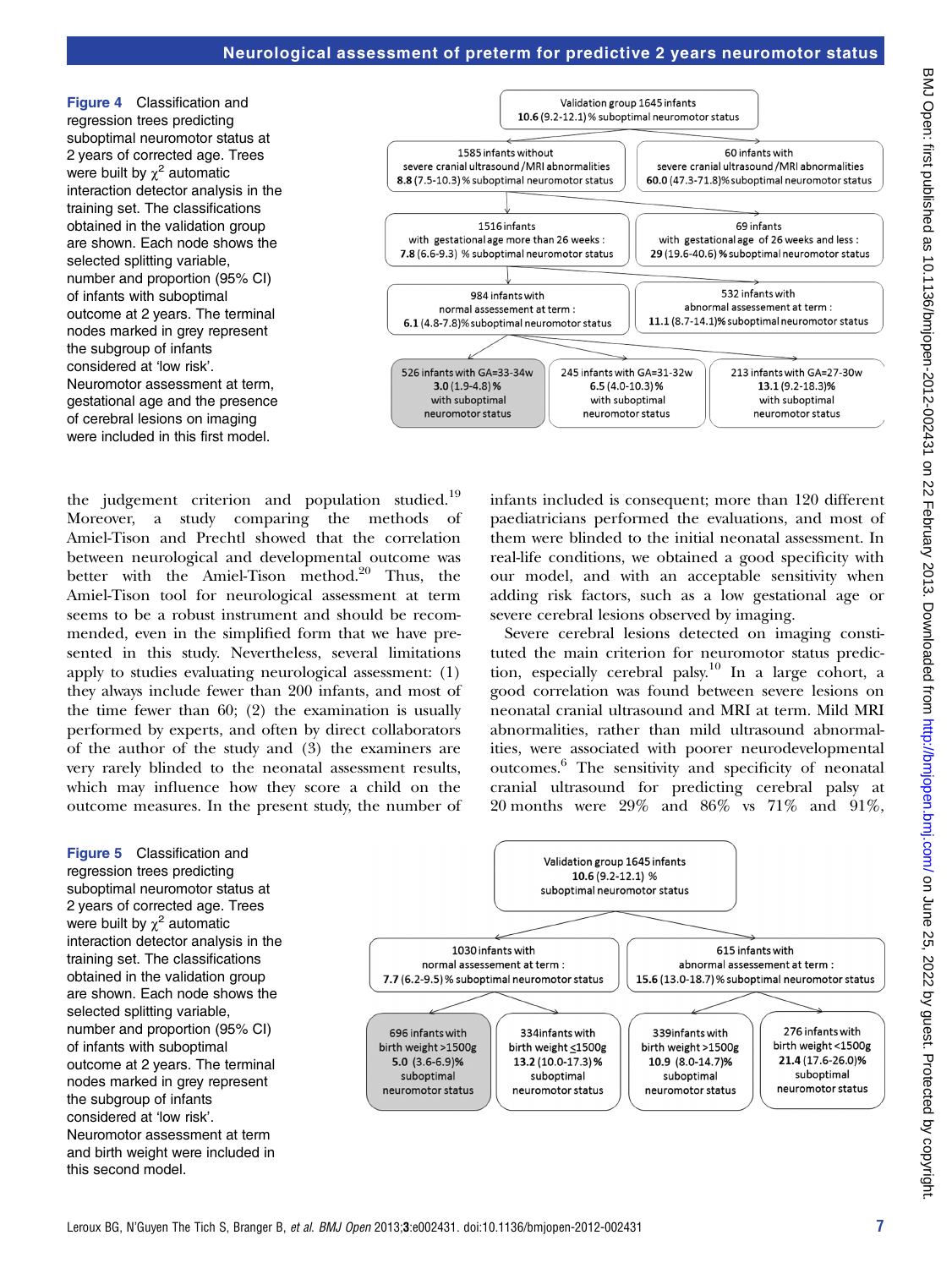respectively, for MRI in the study by Mirmiran.<sup>21</sup> In Inder's<sup>9</sup> study, the sensitivity of moderate-to-severe MRI abnormalities for predicting cerebral palsy was 65, with a specificity of 79%. Thus, MRI shows a little better sensitivity than neuromotor assessment in the short term, but with a much better specificity. MRI in very low birth weight preterm neonates seems superior to cranial ultrasound to predict cerebral palsy, but MRI is not always available (MRI was not systematically performed in this cohort). In sum, cerebral imaging remains the main criterion, despite a lower sensitivity and specificity being reported in population-based studies compared to institutional studies.<sup>11</sup> In our population-based study,  $80\%$  of the preterm infants with suboptimal neuromotor status at 2 years did not show severe neonatal cerebral lesions by brain imaging. However, 60% of infants with severe cerebral lesions had a suboptimal neuromotor status at 2 years. Thus, our study confirms that cerebral lesions are the most important predictors of cerebral palsy in preterm infants.<sup>22</sup>

Gestational age is another classical criterion used to select children for follow-up enrolment. A very low gestational age (ie, less than 27 weeks of gestation) is a very specific predictor of suboptimal outcome, but it concerns only 12% of the infants with suboptimal neuromotor status. If we increase the gestational age cut off (ie, to 30, 32 or 34 weeks of gestation), the predictive sensitivity increases, but the specificity decreases. The fact that preterm infants born at 33–34 weeks of gestation without severe cerebral lesions on imaging do not receive follow-up care means that up to 22% of infants with a suboptimal neuromotor status at 2 years do not receive appropriate follow-up care. Thus, gestational age should not be the only criterion used. In countries where gestational age is not reliable, and access to cranial ultrasound and MRI is limited, the combination of neurological assessment at term and birth weight seems to be an acceptable compromise to detect children at higher risk for suboptimal neuromotor status at 2 years of corrected age.

The main limitation of this cohort study was neuromotor evaluation at 2 years, because most of the evaluations were performed by the 120 trained paediatricians, and not by the highly trained examiners, neuropaediatricians or rehabilitation physicians. Indeed, although cerebral palsy with or without independent walking is relatively easy to diagnose, it is more difficult to diagnose infants with mild neuromotor disability. For this reason, we took into account two domains of the ASQ regarding neuromotor status (gross and fine motor functions). Despite this fact, the population with suboptimal neuromotor status might have been underestimated. Nevertheless, this study was population based, and not institution based, which is a strength because it better describes real-life conditions. Moreover, sensitivity and specificity were similar when they were calculated for predicting cerebral palsy only. Another limitation was the relationship between assessment at term and at 2 years. Most of

the paediatricians who performed the examination at 2 years were blinded to the neonatal neurological assessment results, although they were not blinded to the neonatal history. This could modify the specificity and sensitivity of gestational age or cerebral lesion imaging. However, the fact that most paediatricians were blinded to the neonatal neurological assessment is another strength of this study.

Normal neurological assessment of preterm infants at term, together with gestational age, more than 33 weeks of gestation and no severe cerebral lesions data, is associated with significantly lower risk of suboptimal neuromotor development at 2 years of corrected age. Moreover, a model based on neurological assessment at term and birth weight could identify a subgroup of preterm infants with a lower risk of suboptimal neuromotor development at 2 years. This predictive model could be useful in countries where the gestational age of preterm infants is not known with precision and brain imaging is not available.

In conclusion, a fairly straightforward neurological examination provides clinically useful information, especially when combined with other important determinants of outcome—gestational age, significant imaging abnormalities and birth weight. This neurological examination should be performed in all preterm neonates, prior to discharge or just after, to better inform parents and to better understand the risk of a poor outcome and therefore have a better idea of which baby requires more intensive follow-up.

## Author affiliations

<sup>1</sup>Department of Neonatal Medicine, University Hospital of Nantes, Nantes University, Nantes, France

<sup>2</sup>Clinical Research Center, INSERM CIC004, University Hospital de Nantes, Nantes, France

<sup>3</sup>Loire Infant Follow-up Team (LIFT) Network, Pays de Loire, Nantes, France 4 Department of Neonatal Medicine, University Hospital of Angers, Angers University, Angers, France

5 Department of Neonatal Medicine, Hospital of Le Mans, Nantes, France 6 Epidemiological Research in Perinatal Health and Women's and Children's Health, Tenon Hospital, Paris, France

Acknowledgements We gratefully acknowledge the contributions Professor Julie Gosselin and Dr Claudine Amiel-Tison, who taught and trained the paediatricians of our regional follow-up network for the assessment of neurodevelopment.

**Contributors** BG drafted the initial manuscript and approved the final manuscript as submitted. SN'G The Tich conceptualised and designed the study, carried out the initial analyses, drafted the initial manuscript and approved the final manuscript as submitted. BB coordinated and supervised data collection in all sites, carried out the initial analyses, drafted the initial manuscript and approved the final manuscript as submitted. GG coordinated and supervised data collection in one site, reviewed and revised the manuscript and approved the final manuscript as submitted. VR coordinated and supervised data collection in all sites, reviewed and revised the manuscript and approved the final manuscript as submitted. IB coordinated and supervised data collection in all sites, reviewed and revised the manuscript and approved the final manuscript as submitted. YM coordinated and supervised data collection in one site, reviewed and revised the manuscript and approved the final manuscript as submitted. P-YA carried out the initial analyses, drafted the initial manuscript and approved the final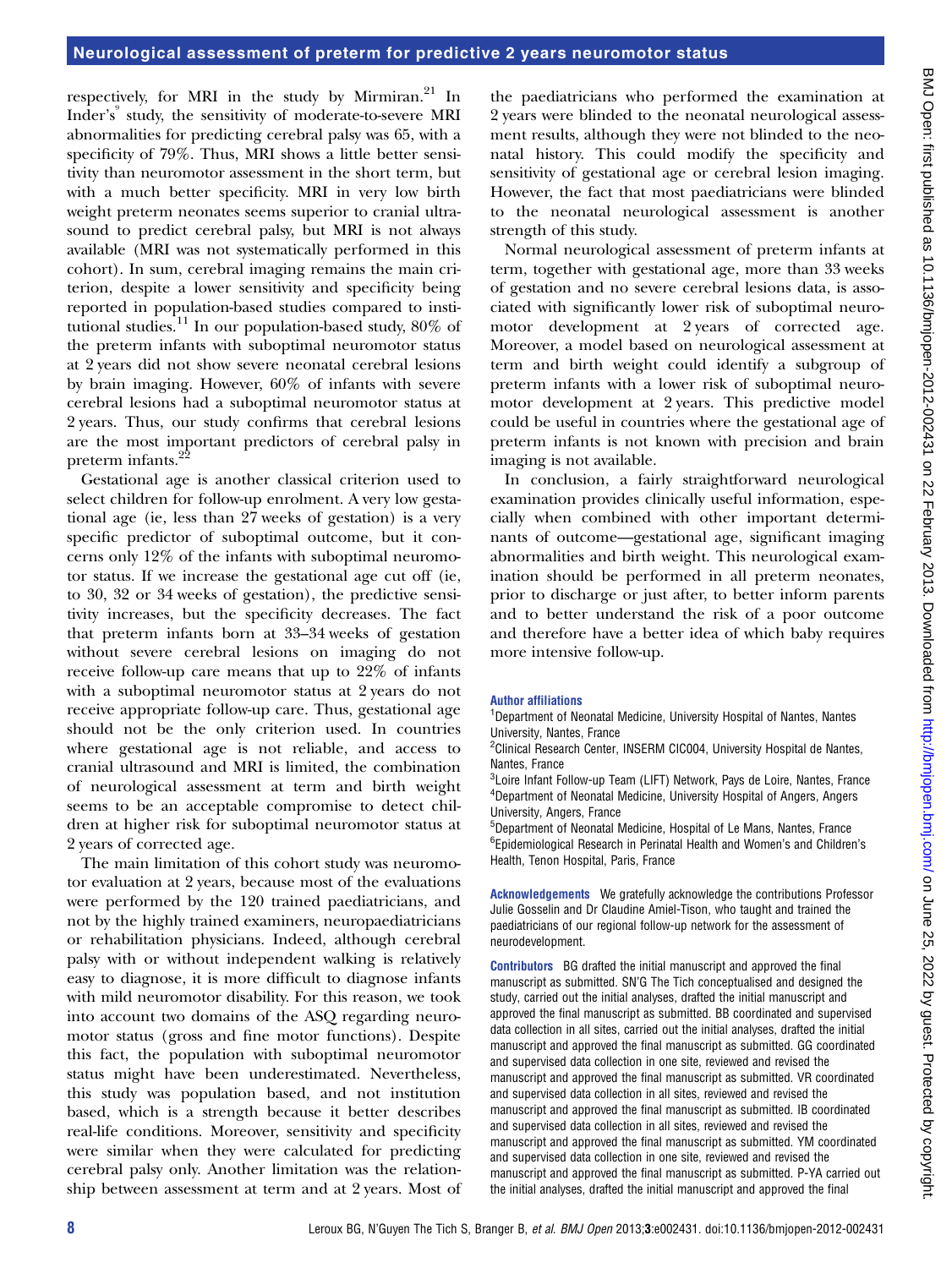# Neurological assessment of preterm for predictive 2 years neuromotor status

manuscript as submitted. J-CR conceptualised and designed the study, carried out the initial analyses, drafted the initial manuscript and approved the final manuscript as submitted. CF conceptualised and designed the study, drafted the initial manuscript and approved the final manuscript as submitted.

Funding The Loire Infant Follow-up Team cohort is supported by grants from the Regional Health Agency of Pays de la Loire.

Competing interests No funding body had any role in the study design, data collection and analysis, decision to publish or preparation of the manuscript.

#### Patient consent Obtained.

Ethics approval Comité National Informatique Et Liberté no. 85117.

Provenance and peer review Not commissioned; externally peer reviewed.

Data sharing statement No additional unpublished data are available.

#### **REFERENCES**

- 1. Larroque B, Ancel PY, Marret S, et al. Neurodevelopmental disabilities and special care of 5-year-old children born before 33 weeks of gestation (the EPIPAGE study): a longitudinal cohort study. Lancet 2008;371:813–20.
- 2. Marlow N, Wolke D, Bracewell MA, et al. EPICure Study Group. Neurologic and developmental disability at six years of age after extremely preterm birth. N Engl J Med 2005;352:9–19.
- 3. De Kieviet JF, Piek JP, Aarnoudse-Moens CS, et al. Motor development in very preterm and very low-birth-weight children from birth to adolescence: a meta-analysis. JAMA 2009;302:2235–42.
- 4. Marret S, Ancel PY, Marpeau L, et al. Neonatal and 5-year outcomes after birth at 30–34 weeks of gestation. Obstet Gynecol 2007;110:72–80.
- 5. Msall ME, Limperopoulos C, Park JJ. Neuroimaging and cerebral palsy in children. Minerva Pediatr 2009;61:415–24.
- 6. Rademaker KJ, Uiterwaal CS, Beek FJ, et al. Neonatal cranial ultrasound versus MRI and neurodevelopmental outcome at school age in children born preterm. Arch Dis Child Fetal Neonatal Ed 2005;90:F489–93.
- 7. Woodward LJ, Anderson PJ, Austin NC, et al. Neonatal MRI to predict neurodevelopmental outcomes in preterm infants. N Engl J Med 2006;355:685–94.
- 8. Inder TE, Anderson NJ, Spencer C, et al. White matter injury in the premature infant: a comparison between serial cranial sonographic and MR findings at term. AJNR Am J Neuroradiol 2003;24:805–9.
- 9. De vries LS, Van Haastert IC, Benders MJ, et al. Myth: cerebral palsy cannot be predicted by neonatal brain imaging. Semin Fetal Neonatal Me 2011;16:279–87.
- 10. De Vries LS, Van Haastert IL, Rademaker KJ, et al. Ultrasound abnormalities preceding cerebral palsy in high-risk preterm infants. J Pediatr 2004;144:815–20.
- 11. Ancel PY, Livinec F, Larroque B, et al. Cerebral palsy among very preterm children in relation to gestational age and neonatal ultrasound abnormalities: the EPIPAGE cohort study. Pediatrics 2006;117:828–35.
- 12. Amiel-Tison C. Clinical assessment of the infant nervous system. In: Levene MILilford RJ, eds. Fetal and neonatal neurology and neurosurgery. 2nd edn. London: Churchill Livingstone, 1995: 83–104.
- 13. Amiel-Tison C. Update of the Amiel-Tison neurologic assessment for the term neonate or at 40 weeks corrected age. Pediatr Neurol 2002;27:196–212.
- 14. Deschênes G, Gosselin J, Couture M, et al. Interobserver reliability of the Amiel-Tison neurological assessment at term. Pediatr Neurol 2004;30:190–4.
- 15. Simard MN, Lambert J, Lachance C, et al. Interexaminer reliability of Amiel-Tison neurological assessments. Pediatr Neurol 2009;41:347–52.
- 16. Simard MN, Lambert J, Lachance C, et al. Prediction of developmental performance in preterm infants at two years of corrected age: contribution of the neurological assessment at term age. Early Hum Dev 2011;87:799–804.
- 17. Gosselin J, Amiel-Tison C. Évaluation neurologique de la naissance à 6 ans. 2nd edn. Montréal, Québec: Presses du CHU Ste-Justine/ Paris Masson, 2007.
- Noble Y, Boyd R. Neonatal assessments for the preterm infant up to 4 months corrected age: a systematic review. Dev Med Child Neurol 2012;54:129–39.
- 19. Darsaklis V, Snider LM, Majnemer A, et al. Predictive validity of Prechtl's method on the qualitative assessment of general movements: a systematic review of the evidence. Dev Med Child Neurol 2011;53:896–906.
- 20. Paro-Panjan D, Sustersic B, Neubauer D. Comparison of two methods of neurologic assessment in infants. Pediatr Neurol 2005;33:317–24.
- 21. Mirmiran M, Barnes PD, Keller K, et al. Neonatal brain magnetic resonance imaging before discharge is better than serial cranial ultrasound in predicting cerebral palsy in very low birth weight preterm infants. Pediatrics 2004;114:992–8.
- 22. Beaino G, Khoshnood B, Kaminski M, et al. Predictors of cerebral palsy in very preterm infants: the EPIPAGE prospective population-based cohort study. Dev Med Child Neurol 2010;52: e119–25.